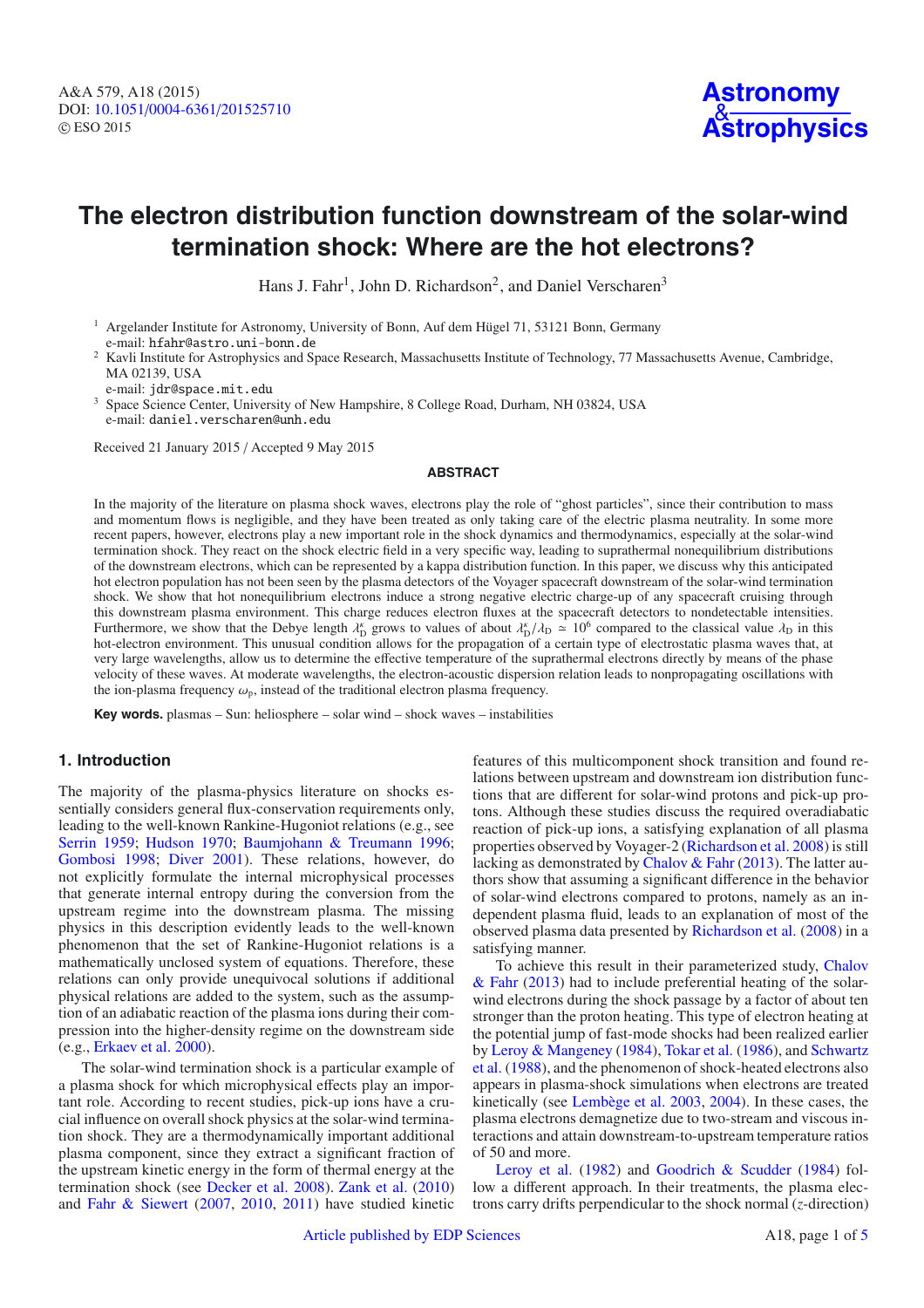different from the ion motion as a reaction to the shock-electric field. These drifts establish an electric current *j*⊥, which is responsible for the change of the surface parallel magnetic field *B* in the form  $4\pi j_{\perp}/c = dB_{\parallel}/dz$ . To achieve the same consistency, [Fahr et al.](#page-4-21) [\(2012\)](#page-4-21) describe the conditions of the upstream and downstream plasma in the bulk frame systems with a frozenin magnetic field. In this framework, the Liouville-Vlasov theorem describes all relevant downstream plasma quantities as an instantaneous kinetic reaction in the velocity distribution function during the transition from upstream to downstream. The excessive electron heating is then the result of the mass- and charge-specific reactions to the electric shock ramp, as shown in the semikinetic models of the multifluid termination shock by [Fahr et al.](#page-4-21) [\(2012\)](#page-4-21) and [Fahr & Siewert](#page-4-22) [\(2013](#page-4-22)). According to these studies, electrons enter the downstream side as a strongly heated plasma fluid with negligible mass density that dominates the downstream plasma pressure.

In this paper, we demonstrate why the Voyager-1/-2 spacecraft did not detect these theoretically suggested hot electrons (see [Richardson et al. 2008](#page-4-11)) when they penetrated into the heliosheath plasma. For the purpose of clarification, we analyze the downstream plasma conditions in more detail under which the detection of preferentially heated electrons would have to take place.

#### <span id="page-1-3"></span>**2. Theoretical description of downstream electrons**

In the following section, we shall start from a theoretical description of solar-wind electrons expected downstream of the termi-nation shock [\(Fahr & Siewert 2013](#page-4-22)). We treat them as a separate plasma species, which reacts in a very specific manner to the electric-field structure connected with the shock before adapting to the downstream plasma bulk frame. In the shock-at-rest system, the shock electric potential ramp decelerates the upstream protons from the upstream bulk velocity  $U_1$  to the downstream bulk velocity  $U_{2,p}$ , which is comparable to the center-of-mass flow  $U_2^* \simeq U_{2,p}(1 + s\sqrt{m/M})$ , where *s* is the shock compression<br>ratio and *m M* denote the masses of electrons and protons reratio and *<sup>m</sup>*, *<sup>M</sup>* denote the masses of electrons and protons, respectively. The downstream magnetic field is frozen-in into the center-of-mass flow, and all plasma components are eventually comoving with the center-of-mass flow [\(Chashei & Fahr 2013\)](#page-4-23). The electrons, on the other hand, react in a completely different way to this electric potential. First, they attain a strong "overshoot" velocity  $U_{2,e}$  which then relaxes rapidly to the centerof-mass bulk velocity  $U_2^*$  enforced by the frozen-in magnetic field. During this relaxation process, the plasma generates randomized thermal velocity components through the action of the two-stream instability or the Buneman instability as well as by pitch-angle scattering (see [Chashei & Fahr 2013](#page-4-23)[,](#page-4-25) [2014;](#page-4-24) Fahr et al. [2014\)](#page-4-25).

Under the assumptions of an instantaneous reaction of the electrons to the electric potential and randomization of the overshoot energy by the Buneman instability and pitch-angle scattering to an isotropic distribution in the downstream bulk frame, we obtain [\(Fahr & Siewert 2013](#page-4-22), [2015\)](#page-4-26) the following expression for the electron pressure  $P_{2,e}$  on the downstream-side of the shock:

$$
P_{2,e} = \frac{M}{m} \frac{s^2 - 1}{s} \frac{U_1^2}{c_{1,e}^2} \left[ A(\alpha) \sin^2 \alpha + B(\alpha) \cos^2 \alpha \right] P_{1,p}.
$$
 (1)

The indices p and e denote proton- or electron-relevant quantities, and the indices 1 and 2 denote upstream and downstream quantities, respectively. The parameter *U* denotes the bulk velocity, and *<sup>s</sup>* is the shock compression ratio. The parameter *<sup>c</sup>*<sup>1</sup>,<sup>e</sup>

<span id="page-1-1"></span>is the average electron thermal velocity on the upstream side, where we assume that solar-wind electrons and protons have equal temperatures. We denote the magnetic tilt angle between the shock normal and the upstream magnetic field as  $\alpha$ . The functions  $A(\alpha)$  and  $B(\alpha)$  are given in [Fahr & Siewert](#page-4-22) [\(2013\)](#page-4-22). In the limit of vanishing thermal pressures and dominating magnetic pressures, the self-consistent compression ratio *s* turns out to be  $s = 1$  (see [Fahr & Siewert 2013](#page-4-22), Eq. (18)). Instead of treating the calculated velocity moment  $P_{2e}$  of the distribution function, we focus on the distribution function  $f_{2,e}$  itself to derive the expected electron particle fluxes  $q_{2,e}$  as the relevant observable for the Voyager-1/-2 instrumentation. As motivated in [Fahr & Siewert](#page-4-22) [\(2013\)](#page-4-22), we assume that the downstream nonequilibrium distribution function  $f_{2,e}$  is a general kappa-distribution. This convenient choice represents the transition from a thermal core to a suprathermal tail distribution. The kappa-distribution is given by

$$
f_{e}(v) = \frac{n_{e}}{\pi^{3/2} \kappa_{e}^{3/2} \Theta_{e}^{3}} \frac{\Gamma(\kappa_{e} + 1)}{\Gamma(\kappa_{e} - 1/2)} \left[ 1 + \frac{v^{2}}{\kappa_{e} \Theta_{e}^{2}} \right]^{-(\kappa_{e} + 1)},
$$
 (2)

where  $n_e$  is the electron number density,  $\Theta_e$  is the velocity width of the thermal core, and  $\kappa_e$  is the specific electron kappa parameter with a range of  $3/2 \le \kappa_{2,e} \le \infty$ . The symbol  $\Gamma = \Gamma(x)$  denotes the Gamma function of the argument *x*.

<span id="page-1-4"></span>In the next step, we determine the adequate value of  $\kappa_{2,e}$  for electrons downstream of the shock associated with a pressure given by Eq. [\(1\)](#page-1-0). For this purpose, we determine the associated pressure  $P_{2,\text{e},k}$  (i.e., the pressure resulting as the second velocity [moment of the above distribution, Eq.](#page-4-27) [\(2\)](#page-1-1)[, see](#page-4-27) Heerikhuisen et al. [2008](#page-4-27)) that is equal to the pressure given by Eq. [\(1\)](#page-1-0) (i.e., the elec[tron pressure found in the multifluid approach by](#page-4-22) Fahr  $\&$ Siewert [2013](#page-4-22)). We obtain the following relation for  $P_{2, e, k}$ :

<span id="page-1-2"></span>
$$
P_{2,e,\kappa}(\kappa) = n_{2,e} \frac{m}{2} \Theta_{2,e}^{2} \frac{\kappa_{2,e}}{\kappa_{2,e} - 3/2}
$$
  
= 
$$
\frac{M}{m} \frac{s^{2} - 1}{s} \frac{U_{1}^{2}}{c_{1,e}^{2}} [A(\alpha) \sin^{2} \alpha + B(\alpha) \cos^{2} \alpha] P_{1,p}.
$$
 (3)

As shown in Fahr  $\&$  Siewert [\(2013\)](#page-4-22), we can define the factor  $\Pi$  by

<span id="page-1-0"></span>
$$
\Theta_{2,e}^2 = \Pi \frac{3KT_{1,p}}{m} = \Pi \frac{3P_{1,p}}{n_{1,p}m},\tag{4}
$$

where  $P_{1,p}$  is the upstream solar-wind proton pressure. The factor Π describes the change of thermal core velocities from upstream to downstream. We quantify this factor later in Sect. [5.](#page-4-28) Using an upstream proton temperature of  $T_{1,p} = 2 \times 10^4$  K and  $\Pi \approx 1$ , we obtain an average energy for the thermal core electrons of  $\langle \epsilon_{e,c} \rangle = (1/2)m\Theta_{2,e}^2 = KT_{1,p} = 1.72 \text{ eV}$ .<br>From the above relation Eq. (3) we first obt

From the above relation Eq.  $(3)$ , we first obtain:

$$
\frac{n_{2,e}}{2} \Pi \frac{3P_{1,p}}{n_{1,p}} \frac{\kappa_{2,e}}{\kappa_{2,e} - 3/2} = \frac{M s^2 - 1}{m} \frac{U_1^2}{s} \left[ A(\alpha) \sin^2 \alpha + B(\alpha) \cos^2 \alpha \right] P_{1,p}, \quad (5)
$$

which further simplifies to

$$
\frac{\kappa_{2,e}}{\kappa_{2,e} - 3/2} = \frac{2}{3} \frac{1}{\Pi} \frac{M}{m} \frac{s^2 - 1}{s^2} \frac{U_1^2}{c_{1,e}^2} \Lambda(\alpha)
$$
(6)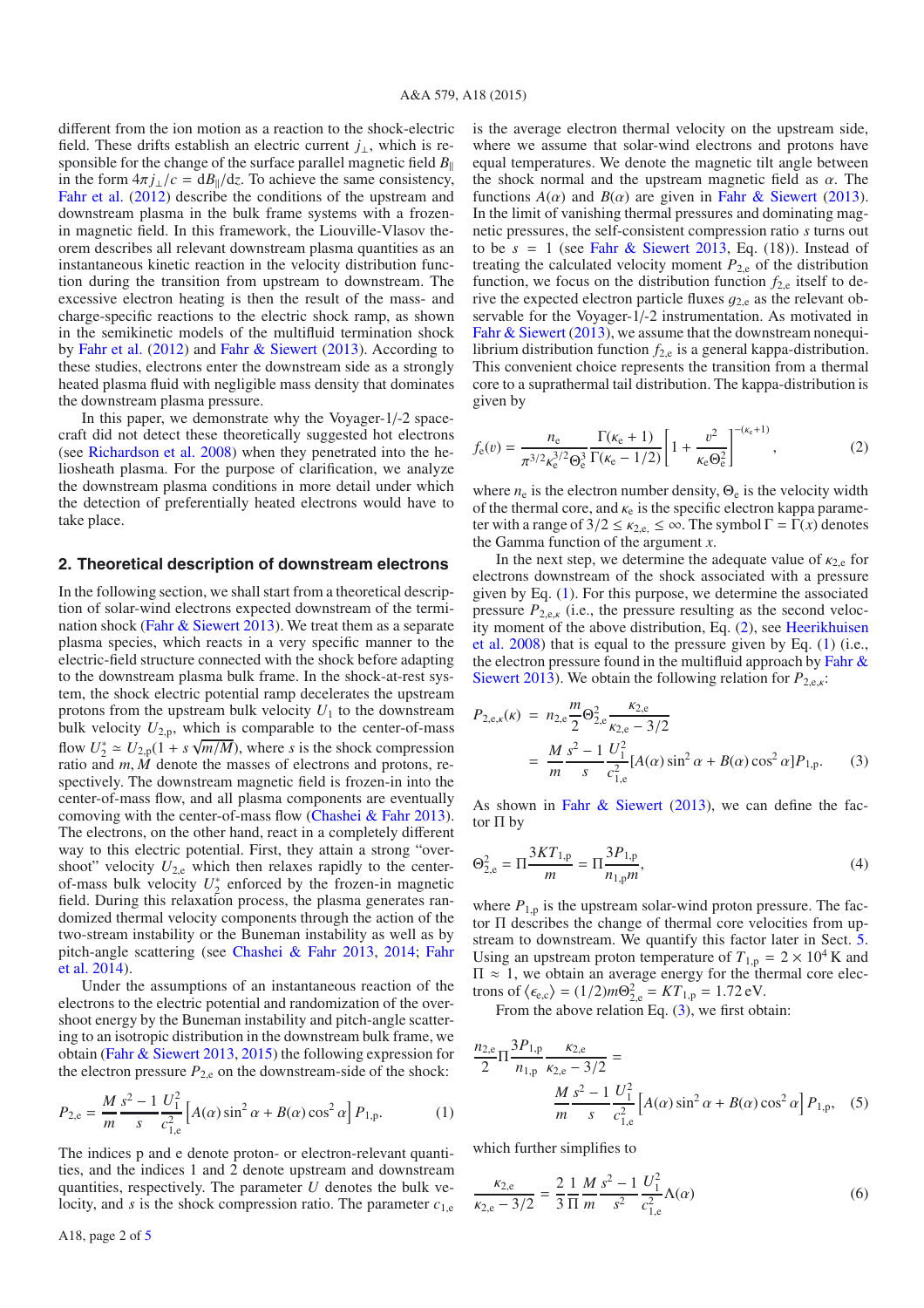in the region behind the shock, where  $U_{2,e} \approx U_{2,p}$ , using the short notation  $\Lambda(\alpha) \equiv A(\alpha) \sin^2 \alpha + B(\alpha) \cos^2 \alpha$ .

Relating the thermal velocity  $c_{1,e}$  of the upstream electrons to the thermal velocity  $c_{1,p}$  of the upstream protons through  $T_{1,p}$  = *<sup>T</sup>*1,e, we obtain

$$
\frac{\kappa_{2,e}}{\kappa_{2,e} - 3/2} = \frac{2}{3\Pi} \frac{s^2 - 1}{s^2} \frac{U_1^2}{c_{1,p}^2} \Lambda(\alpha). \tag{7}
$$

<span id="page-2-3"></span>We assume that the upstream solar-wind Mach number of the protons (i.e.,  $\mu_{1,p} \equiv U_1/c_{1,p}$ ) is of order 8, which then leads to

$$
\kappa_{2,e} = \frac{3}{2} \frac{\frac{1}{\Pi} \frac{s^2 - 1}{s^2} 8^2 \Lambda(\alpha)}{\frac{1}{\Pi} \frac{s^2 - 1}{s^2} 8^2 \Lambda(\alpha) - 3/2}.
$$
\n(8)

The termination-shock compression ratio observed by Voyager-2 is  $s \approx 2.5$  [\(Richardson et al. 2008](#page-4-11)), which leads to

<span id="page-2-0"></span>
$$
\kappa_{2,e} = \frac{3}{2} \frac{54\Lambda(\alpha)/\Pi}{54\Lambda(\alpha)/\Pi - 3/2}.
$$
\n(9)

In the case of a perpendicular shock (i.e.,  $\alpha \approx 90^{\circ}$ ),  $\Lambda(\pi/2) =$  $A(\pi/2) = s$  leading to

$$
\kappa_{2,e} = \frac{3}{2} \frac{135/\Pi}{135/\Pi - 3/2}.
$$
\n(10)

<span id="page-2-2"></span>Assuming a value of  $\Pi = 1$ , we obtain the result  $\kappa_{2,e} = 1.517$ . This kappa index  $\kappa_{2,e}$  for the shocked downstream solar-wind electrons characterizes a highly suprathermal electron spectrum with a power-law nearly falling off as  $v^{-5}$  as shown in Eq. [\(2\)](#page-1-1). Consequently, we can write for the resulting distribution function of the downstream electrons,

$$
f_{2,e}(v) = \frac{n_{2,e}}{\pi^{3/2} \kappa_{2,e}^{3/2} \Theta_{2,e}^3} \frac{\Gamma(\kappa_{2,e} + 1)}{\Gamma(\kappa_{2,e} - 1/2)} \left[ 1 + \frac{v^2}{\kappa_{2,e} \Theta_{2,e}^2} \right]^{-(\kappa_{2,e} + 1)}
$$
(11)

with  $\kappa_{2,e} \simeq 1.517$ .

The distribution function in Eq.  $(11)$  is easily transformed into the spectral electron flux  $g_{2,e}(v) = 4\pi v^3 f_{2,e}(v)$ . We normalize velocities as  $x = v/\Theta_{2,e}$  and find

$$
g_{2,e}(x) = \frac{4n_{2,e}}{\pi^{1/2}\kappa_{2,e}^{3/2}} \frac{\Gamma(\kappa_{2,e}+1)}{\Gamma(\kappa_{2,e}-1/2)} x^3 \left[1+\frac{x^2}{\kappa_{2,e}}\right]^{-(\kappa_{2,e}+1)}.
$$
 (12)

In Fig. [1,](#page-2-1) we show these spectral electron fluxes for different indices  $\kappa_{2,e}$ .

#### **3. Electric equilibrium potential**

In the following, we calculate the electric equilibrium potential Φ up to which a spacecraft charges up when entering the heliosheath under the assumption that both electrons and protons have kappa-distributions and that emission processes are negligible in the plasma. [Fahr & Siewert](#page-4-22) [\(2013\)](#page-4-22) show that all ions (solar-wind as well as pick-up ions) treated as one fluid can be characterized as one joint kappa-function with a joint kappa-index  $\kappa_{2,i} \simeq 2$ , depending on the pick-up ion abundance downstream of the shock (see Fig. 2 of [Fahr & Siewert 2013\)](#page-4-22). Therefore, we describe electrons with Eq. [\(11\)](#page-2-0) and protons with the following distribution downstream of the shock:

$$
f_{2,i}(v) = \frac{n_{2,i}}{\pi^{3/2} \kappa_{2,i}^{3/2} \Theta_{2,i}^3} \frac{\Gamma(\kappa_{2,i} + 1)}{\Gamma(\kappa_{2,i} - 1/2)} \left[ 1 + \frac{v^2}{\kappa_{2,i} \Theta_{2,i}^2} \right]^{-(\kappa_{2,i} + 1)}.
$$
 (13)

<span id="page-2-1"></span>

**[Fig. 1.](http://dexter.edpsciences.org/applet.php?DOI=10.1051/0004-6361/201525710&pdf_id=1)** Normalized spectral electron fluxes downstream of the solarwind termination shock according to Eq.  $(12)$ . We show the kappadistributed fluxes for different values of  $\kappa_{2,e}$ . The special case  $\kappa_{2,e}$  = <sup>1</sup>.517 is our result for the perpendicular solar-wind termination shock according to Eq. [\(10\)](#page-2-3).

We assume that quasineutrality prevails outside of perturbed Debye regions, i.e.,  $n_{2,e} = n_{2,i}$ .

Any metallic body embodied in the heliosheath plasma downstream of the shock charges up to an electric equilibrium potential  $\Phi_2$ , which guarantees equal fluxes of ions and electrons reaching the metallic surface of this body per unit time (geometry taken to be planar). This behavior leads to the following requirement (after dropping downstream indices "2" for simplification):

$$
\beta_{e}(\Phi) \iiint (v \cos \theta) f_{e}(v) v^{2} dv d\phi \sin \theta d\theta =
$$

$$
\beta_{i}(\Phi) \iiint (v \cos \theta) f_{i}(v) v^{2} dv d\phi \sin \theta d\theta, \quad (14)
$$

where  $\beta_e(\Phi)$  and  $\beta_i(\Phi)$  denote the Boltzmann screening factors for electrons and ions, respectively. These factors describe the fraction of particles that can reach the wall against the electric potential Φ. The assumption of isotropic distribution functions leads to

$$
\beta_{\rm e}(\Phi) \int f_{\rm e}(v) v^3 \, \mathrm{d}v = \beta_{\rm i}(\Phi) \int f_{\rm i}(v) v^3 \, \mathrm{d}v. \tag{15}
$$

We expect that the resulting equilibrium potential  $\Phi$  only affects the lowest-energy part of the distribution functions. Therefore, the Gaussian core of the kappa-distributed particles is the only screened population, leading to

$$
\frac{\beta_e(\Phi)}{\beta_i(\Phi)} = \frac{\exp\left(+2e\Phi/m\Theta_e^2\right)}{\exp\left(-2e\Phi/M\Theta_i^2\right)} = \frac{\int f_i(v)v^3 dv}{\int f_e(v)v^3 dv},\tag{16}
$$

which can be rewritten as

$$
\exp\left[2e\Phi\left(\frac{1}{m\Theta_{e}^{2}} + \frac{1}{M\Theta_{i}^{2}}\right)\right] = \frac{\int f_{i}(v)v^{3} dv}{\int f_{e}(v)v^{3} dv}.
$$
\n(17)

We solve the remaining integrals in the above expression with  $\Theta_{2,i}/\Theta_{2,e} \approx m/M$ , leading to

$$
\frac{\int f_i(v)v^3 dv}{\int f_e(v)v^3 dv} = \frac{\Gamma(\kappa_i + 1)}{\Gamma(\kappa_i - 1/2)} \frac{\Gamma(\kappa_e - 1/2)}{\Gamma(\kappa_e + 1)} \frac{\sqrt{\kappa_e m}(\kappa_e - 1)}{\sqrt{\kappa_i M}(\kappa_i - 1)}.
$$
(18)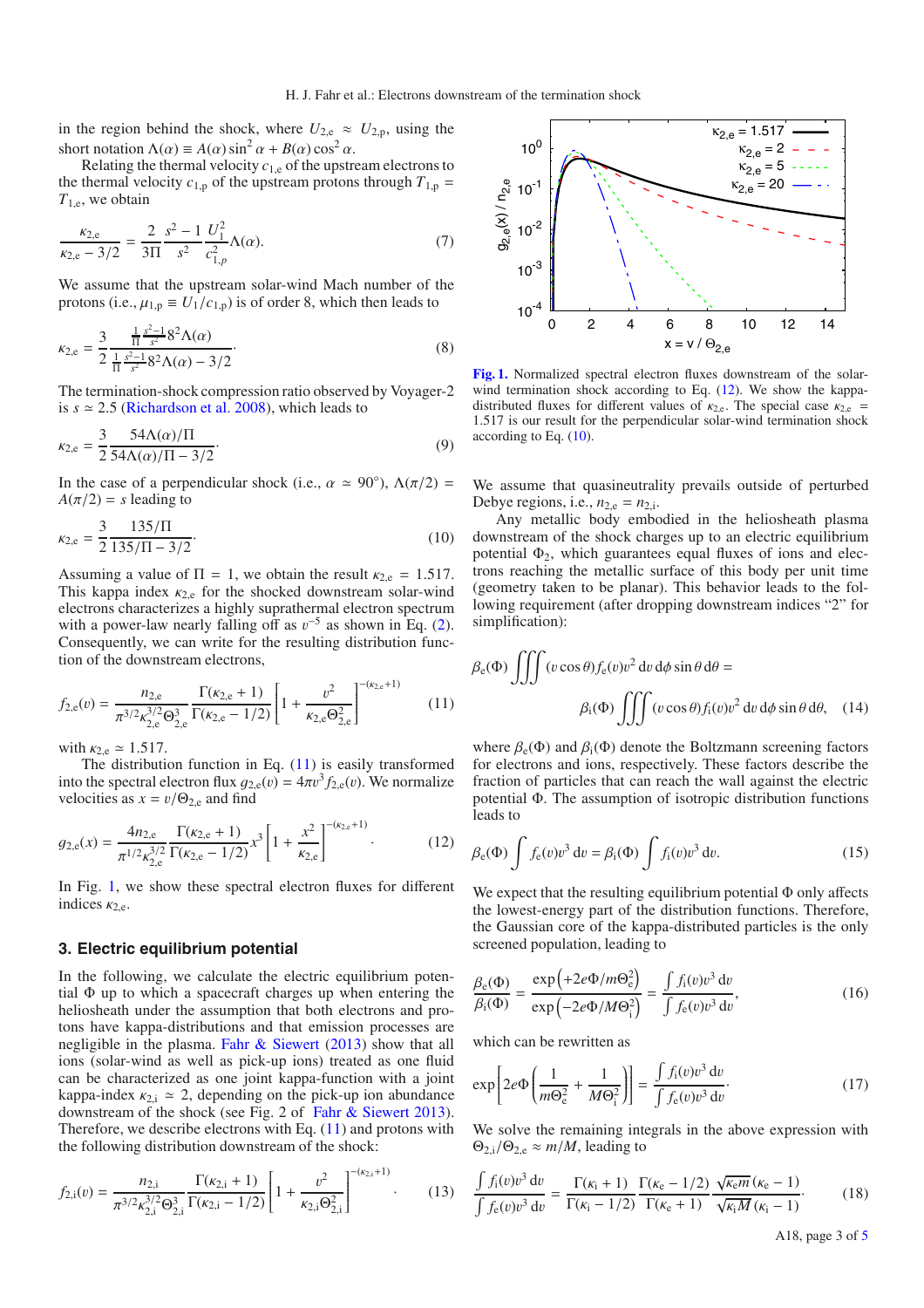<span id="page-3-1"></span>

**[Fig. 2.](http://dexter.edpsciences.org/applet.php?DOI=10.1051/0004-6361/201525710&pdf_id=2)** Equilibrium potential of a metallic body in the presence of kappa-distributed ions and electrons according to Eq.  $(21)$ . We show the potential as a function of  $\kappa_{2,e}$  for different values of  $\kappa_{2,i}$ . We assume  $U_1 = 400$  km s<sup>-1</sup>.

<span id="page-3-0"></span>We find (with  $\Pi = \Theta_{2,e}^2/\Theta_{1,e}^2 \approx 1$ )

$$
\exp\left[\frac{2e\Phi}{mU_1^2}\left(\frac{U_1^2}{\Theta_e^2} + \frac{mU_1^2}{M\Theta_i^2}\right)\right] = \exp\left[\frac{2e\Phi}{MU_1^2}\left(\mu_{1,e}^2 + \mu_{1,i}^{*2}\right)\right],\tag{19}
$$

where  $\mu_{1,e}$  and  $\mu_{1,i}^*$  denote the upstream solar-wind electron and pick-up ion Mach numbers. These numbers are given by values pick-up ion Mach numbers. These numbers are given by values of the order  $\mu_{1,e} \simeq 10$  and  $\mu_{1,i}^* \simeq 3$ . Therefore,

$$
\exp\left(\frac{2e\Phi}{MU_1^2}10^2\right) = \frac{\Gamma(\kappa_i+1)}{\Gamma(\kappa_i-1/2)} \frac{\Gamma(\kappa_e-1/2)}{\Gamma(\kappa_e+1)} \frac{\sqrt{\kappa_e m}(\kappa_e-1)}{\sqrt{\kappa_i M}(\kappa_i-1)},\tag{20}
$$

which leads to the following potential

$$
\Phi = \frac{MU_1^2}{200e} \ln \left[ \frac{\Gamma(\kappa_i + 1)}{\Gamma(\kappa_i - 1/2)} \frac{\Gamma(\kappa_e - 1/2)}{\Gamma(\kappa_e + 1)} \frac{\sqrt{\kappa_e m} (\kappa_e - 1)}{\sqrt{\kappa_i M} (\kappa_i - 1)} \right].
$$
 (21)

As a consistency check, we note that this expression leads to the classical plasma-physics formula for  $\Phi = \Phi_c$  in the limit of Maxwellian distributions (i.e.,  $\kappa_e = \kappa_i \rightarrow \infty$ ) with identical temperatures  $T_i = T_e = MU_1^2/200$  K.<br>In Fig. 2, we show the resulting

In Fig. [2,](#page-3-1) we show the resulting electric potential  $\Phi$  as a function of the prevailing kappa-index  $\kappa_{2,e}$  of the shock-heated downstream electrons. This profile shows that the expected equilibrium potential drops to values of  $\Phi \le -30$  V in the range of expected indices  $1.5 \leq \kappa_e \leq 2$ . This potential does not allow electrons with energies below 30 eV to reach the detector.

#### **4. Degenerated Debye length**

The degeneration of the Debye length is a direct consequence of highly nonthermal kappa-type distribution functions. The electric screening by plasma-electron distributions with a largely extended power-law tail is significantly less efficient compared to the screening by Maxwellian thermal electrons with temperature *T*e. Maxwellian thermal electrons lead to the classical Debye-screening length of  $\lambda_{\text{D}} = \sqrt{KT_e/4\pi ne^2}$ . The effect of degenerating Debye lengths has been recognized and emphaof degenerating Debye lengths has been recognized and emphasized by [Treumann et al.](#page-4-29) [\(2004\)](#page-4-29), finding that the resulting Debye length  $\lambda_D^{\kappa}$  may easily increase by factors of  $\lambda_D^{\kappa}/\lambda_D \geq 10^6$  for low electron kanna-indices of  $\kappa_0 \approx 1.5$  With a more relaxed low electron kappa-indices of  $\kappa_e \approx 1.5$ . With a more relaxed approach, yet along the lines of these authors' discussion, we obtain the following very similar conclusions.

<span id="page-3-3"></span><span id="page-3-2"></span>For the description of the effective screening of kappa electrons, we simply replace the Maxwellian temperature  $T_e$  by the corresponding electron kappa temperature  $T_{e}^{\kappa}$ , which is given by

$$
KT_e^{\kappa} = \frac{P_e^{\kappa}}{n_e} = \frac{m}{2}\Theta_e^2 \frac{\kappa_e}{\kappa_e - 3/2}.
$$
 (22)

Consequently, we find

$$
\lambda_{\rm D}^{\kappa}/\lambda_{\rm D} = \sqrt{T_{\rm e}^{\kappa}/T_{\rm e}} = \sqrt{\frac{m}{2} \Theta_{\rm e}^2 \frac{\kappa_{\rm e}}{\kappa_{\rm e} - 3/2} / KT_{\rm e}}.
$$
 (23)

Assuming that the core of the kappa distribution is identical to the Maxwellian core (i.e.,  $m\Theta_e^2 = 2KT_e$ ), we obtain the following result for the effective Debye length:

$$
\lambda_{\rm D}^{\kappa} = \lambda_{\rm D} \sqrt{\frac{\kappa_{\rm e}}{\kappa_{\rm e} - 3/2}}.
$$
\n(24)

This modified Debye length has an interesting effect on the propagation of plasma waves. The general dispersion relation for electron-acoustic plasma waves (e.g., see [Chen 1974](#page-4-30), Eqs.  $(4)$ – $(48)$ ) is given by

$$
\frac{\omega}{k} = \sqrt{\frac{KT_e^{\kappa}}{M} \frac{1}{1 + \left(k\lambda_D^{\kappa}\right)^2} + \frac{KT_i}{M}}.
$$
\n(25)

In the general case of  $T_e^k \gg T_i$ , and for very small wavevector values of  $k = 2\pi/\lambda \ll 2\pi/\lambda_D^k$ , this dispersion relation allows<br>for a branch of electron-acquistic waves that propagate with a for a branch of electron-acoustic waves that propagate with a phase/group velocity of

$$
\frac{\omega}{k} = \frac{\partial \omega}{\partial k} = \sqrt{\frac{KT_e^{\kappa}}{M}} = \sqrt{\frac{m}{2M} \Theta_e^2 \frac{\kappa_e}{\kappa_e - 3/2}}.
$$
 (26)

This branch is a special kappa-mode propagating with a typical phase or group velocity that directly depends on the electron kappa index  $\kappa_e$ . Testing plasma acoustic waves in this range of large wavelengths should hence directly reveal the prevailing kappa index  $\kappa_e$  and, therefore, the character of the suprathermal downstream electrons.

On the other hand, the limit of larger wavevectors with  $k \equiv$  $2\pi/\lambda \geq 2\pi/\lambda_D^k$  allows for a branch of nonpropagating waves (i.e., standing oscillations) with plasma eigenfrequencies given by standing oscillations) with plasma eigenfrequencies given by

$$
\frac{\omega}{k} = \sqrt{\frac{KT_e^{\kappa}}{M} \frac{1}{\left(k \lambda_{\rm D}^{\kappa}\right)^2}}.
$$
\n(27)

With Eqs.  $(22)$  and  $(24)$ , we can write

$$
\omega = \sqrt{\frac{KT_e^{\kappa}}{M\lambda_D^{\kappa 2}}} = \sqrt{\frac{\frac{m}{2}\Theta_e^2 \frac{\kappa_e}{\kappa_e - 3/2}}{M\lambda_D^2 \left(\frac{\kappa_e}{\kappa_e - 3/2}\right)}} = \sqrt{\frac{4\pi n e^2}{M}} = \omega_p \tag{28}
$$

for these oscillations. Under these conditions, the plasma, surprisingly enough, does not oscillate with the electron plasma frequency  $\omega_e$ , but it does oscillate with the ion plasma frequency  $\omega_p$ , which is a phenomenon that only quite rarely occurs in nature. The plasma oscillations recently registered by Voyager-1 [\(Gurnett et al. 2013](#page-4-31)), which were interpreted as electron plasma oscillations, may perhaps be reinterpreted as this type of ion plasma oscillations. As such, they would allow us to infer environmental plasma densities of the order  $n \approx$  $(m/M)0.1$  cm<sup>-3</sup> ≤ 10<sup>-4</sup> cm<sup>-3</sup>.